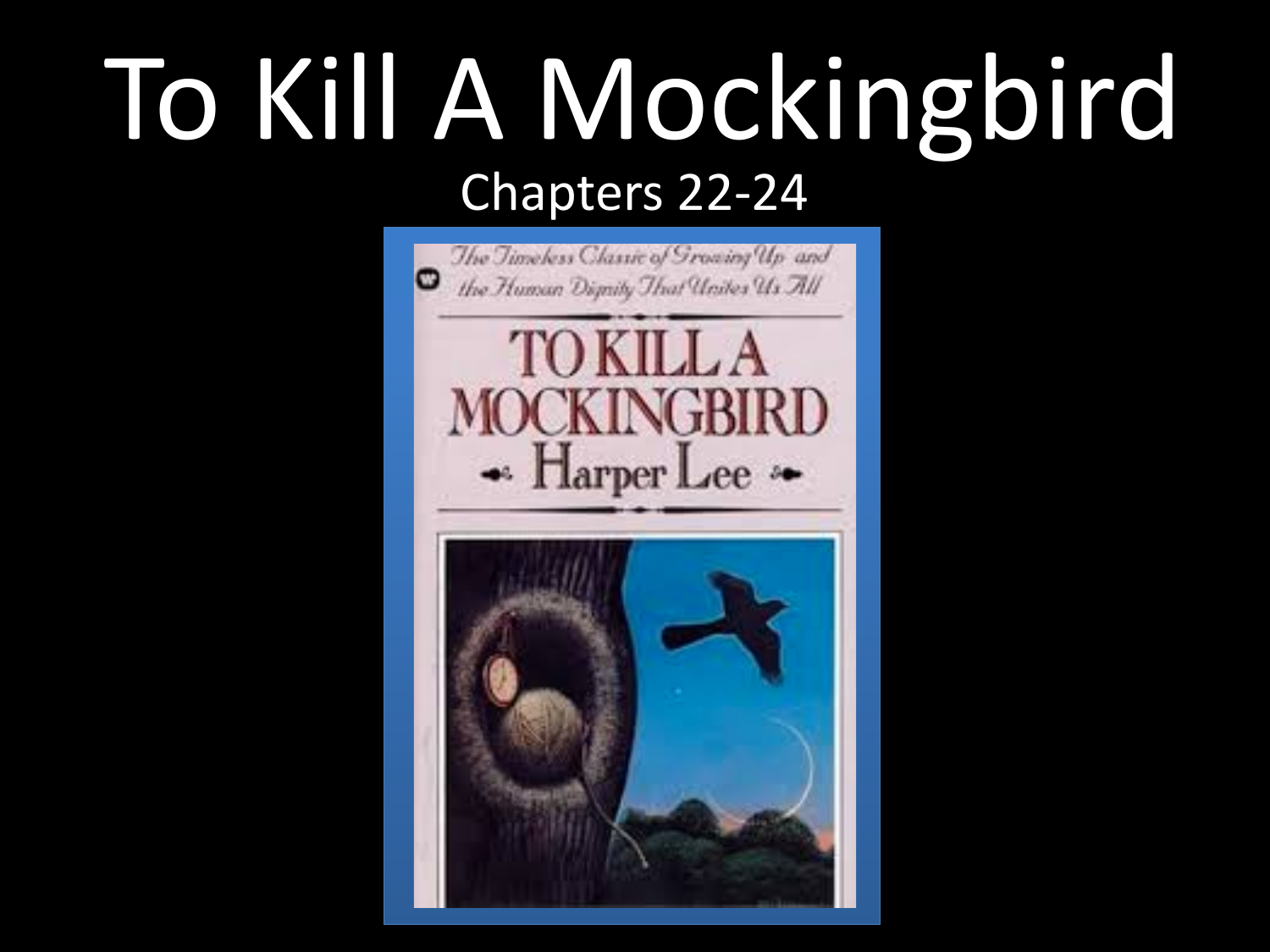## **Chapter 22**

Atticus was waiting for them outside the courthouse. He didn't seem upset, just like his usual self. Jem was crying. He thought Tom was going to go free. He said it wasn't right. Atticus agreed but said he that Tom still had to see another judge, and Atticus was planning on trying to change the decision.

The next morning, the kitchen table was loaded with food the black people brought to show their thanks to Atticus for defending Tom. Atticus told Cal to tell them thanks, but that they should never do it again because times were too hard.

Jem, Scout, and Dill went to see Miss Maudie. Miss Maudie said that there were people who cared about Tom, and those people had asked Atticus to defend Tom to make sure Tom got a fair trial.

When the children got home, Miss Rachel (Dill's aunt) told them that Mr. Ewell had spit in Atticus' face and told him he'd get back at him if it took the rest of his life.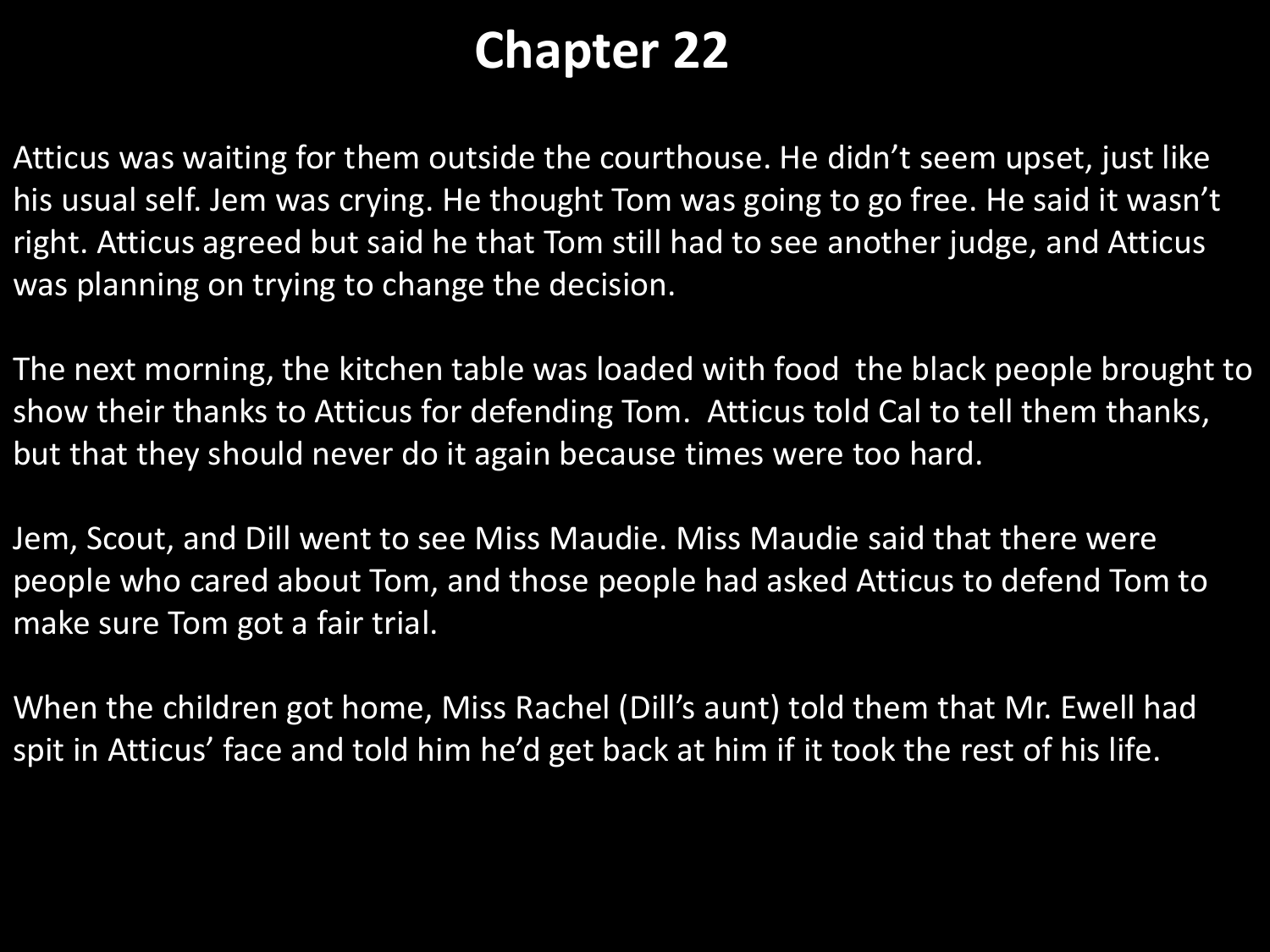## **Chapter 23**

All Atticus said about it was that he wished Bob Ewell wouldn't spit tobacco.

But Jem and Scout were afraid that Mr. Ewell would attack Atticus. They wanted Atticus to get a gun, but Atticus said he wouldn't. Atticus said that Mr. Ewell was mad about the trial and told Jem that he should try to stand in Bob Ewell's shoes. Atticus said that Bob spit on him and said mean things because he thought Atticus had shamed him, and this was his way of saving face.

Atticus talked to the children about how a jury is chosen. Scout was sad that women can't be on juries. Atticus said there was one man—a relative of the Cunninghams—that had been on the jury and had to be convinced to convict Tom. Scout said that maybe the Cunninghams weren't so bad after all, and that she would be nice to Walter now and invite him over to play. Aunt Alexandra said she would not because the Cunninghams were trash.

Scout was mad and Jem led her away. He told Scout that he thought there were four different kinds of folks, and he explained. Scout told him she figured there was only one kind of folks—folks. Jem said if that was true then why couldn't they all get along. He figured that he finally knew why Boo Radley wouldn't come out of his house, because he didn't want to.